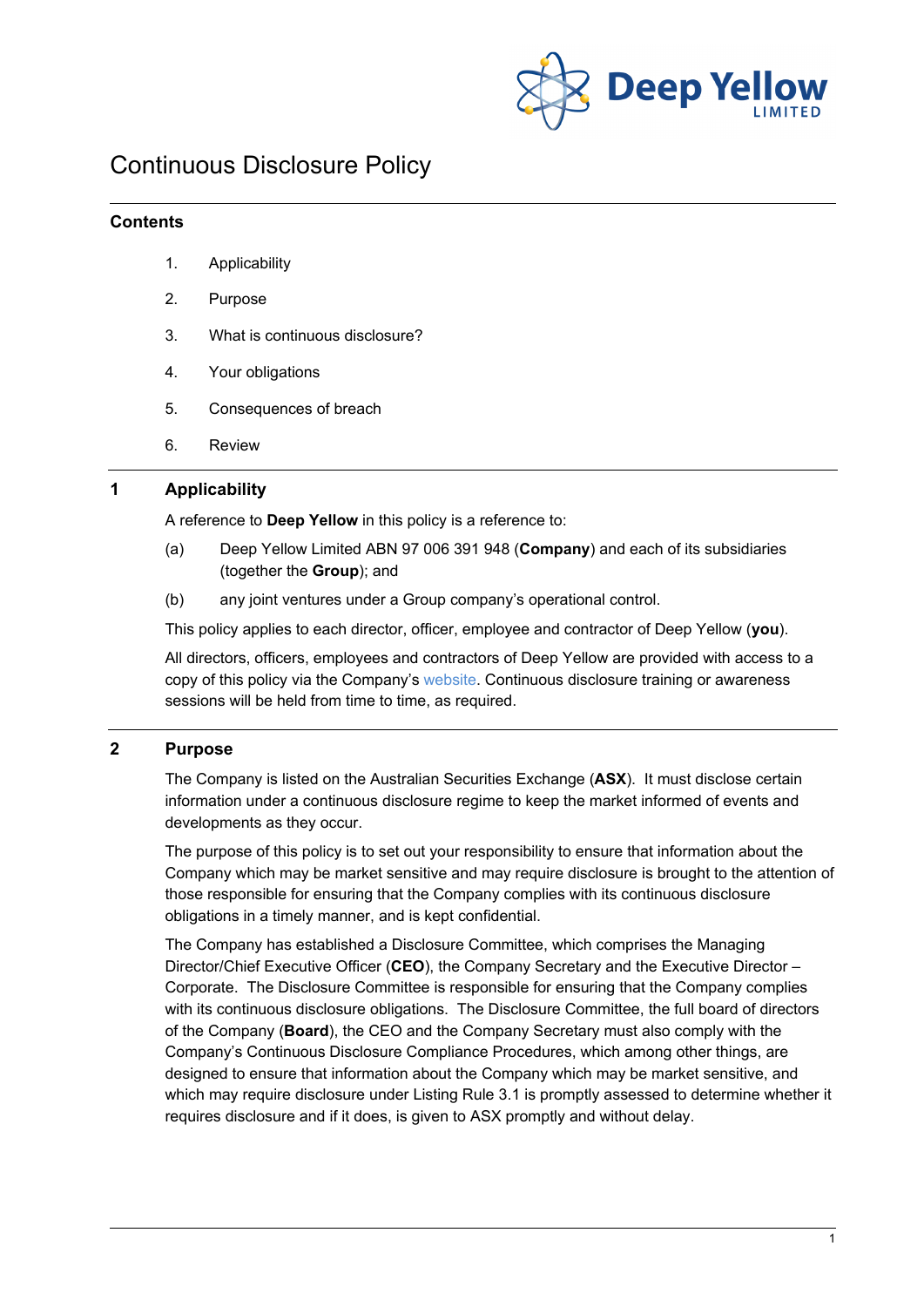A reasonable person would be taken to expect information to have a material effect on the price or value of securities if the information would be likely to influence persons who commonly invest in securities in deciding whether to acquire or dispose of those securities. Information concerning the Company that a reasonable person would expect to have a material effect on the price or value of the Company's securities is referred to in this policy as **market sensitive information**.

It is not possible to exhaustively list the information that will be market sensitive information. However, information extends beyond matters of fact and includes matters of opinion and intention and may include:

- (a) a transaction that will lead to a significant change in the nature or scale of the Company's activities;
- (b) a material mineral or hydrocarbon discovery;
- (c) a material acquisition or disposal;
- (d) the granting or withdrawal of a material licence;
- (e) becoming a plaintiff or defendant in a material law suit;
- (f) the fact that the Company's earnings will be materially different from market expectations;
- (g) the appointment of a liquidator, administrator or receiver;
- (h) the commission of an event of default under, or other event entitling a financier to terminate, a material financing facility;
- (i) under subscriptions or over subscriptions to an issue of securities;
- (j) giving or receiving a notice of intention to make a takeover;
- (k) any rating applied by a rating agency to the Company or its securities and any change to such a rating;
- (l) any actual or proposed change to the Company's capital structure for example, a share issue; and
- (m) exploration results.

Market sensitive information is not limited to information that is generated by, or sourced from within, Deep Yellow nor is it limited to information that is financial in character or that is measurable in financial terms.

ASX Guidance Note 8 suggests the following two questions may be helpful to ask yourself when considering whether information may be market sensitive information:

- (a) "Would this information influence my decision to buy or sell securities in the Company at their current market price?"
- (b) "Would I feel exposed to an action for insider trading if I were to buy or sell securities in the Company at their current market price, knowing this information had not been disclosed to the market?"

#### **3 Your obligations**

#### **3.1 Bring information to the attention of the Disclosure Committee**

If you become aware of any information that may be market sensitive information you must immediately bring that information to the attention of a member of the Disclosure Committee (either directly or through your manager or supervisor). You are not required to make a determination yourself as to whether information is market sensitive information – if you think it may be, tell the Disclosure Committee.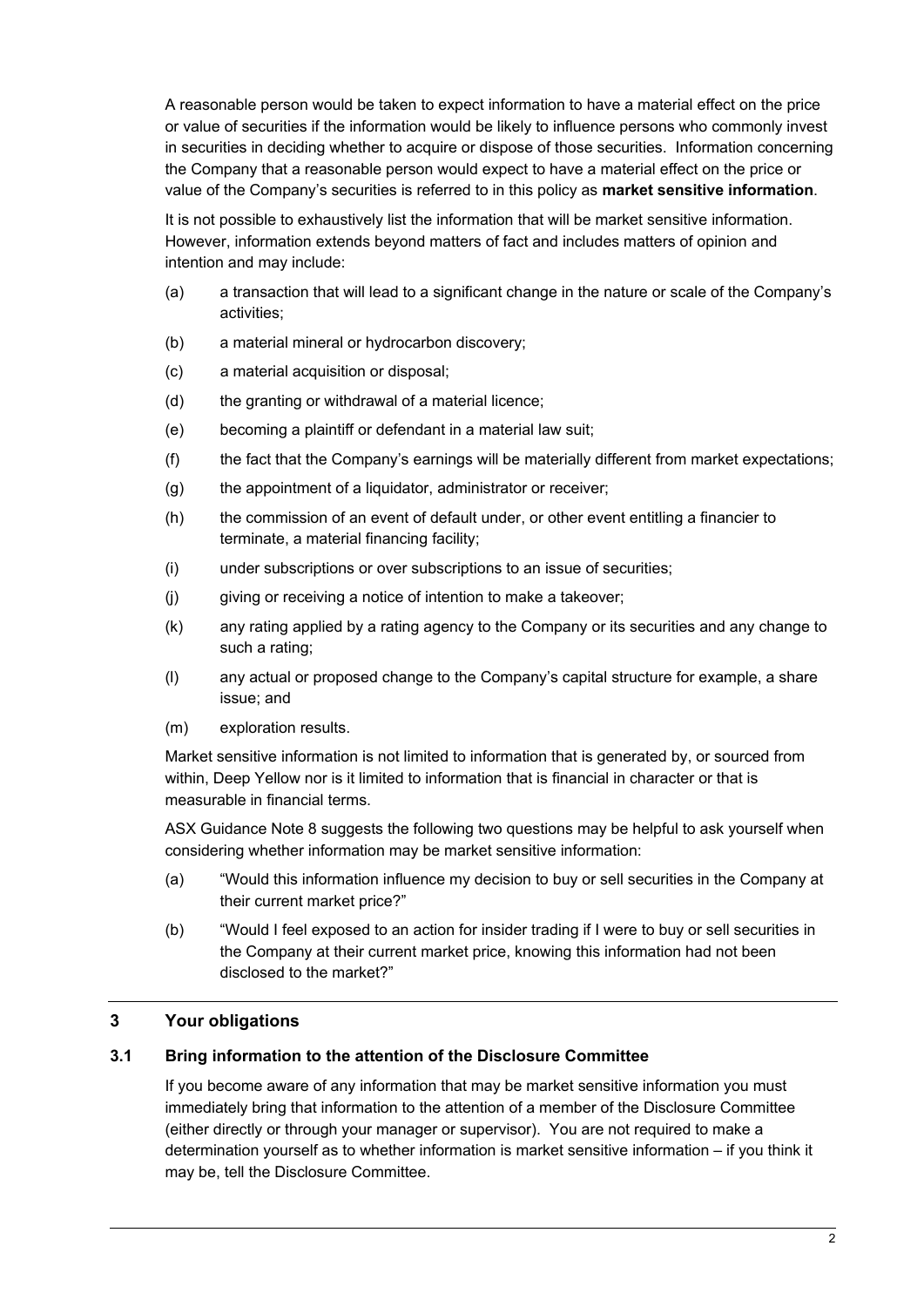# **3.2 Do not speak on behalf of Deep Yellow**

The Company has appointed the CEO (and any other person authorised by the Board from time to time) to speak on its behalf (**Authorised Persons**). Only Authorised Persons are authorised to speak to any external parties (including the media, analysts, brokers, shareholders) on behalf of Deep Yellow.

If you are requested to make a comment or answer a question from any external party, you must advise the person that you are not authorised to speak on behalf of Deep Yellow and refer the matter to an Authorised Person.

# **3.3 Confidentiality**

The Company has a responsibility to disclose market sensitive information as described above, but the Company is entitled to keep information confidential in some circumstances until it is appropriate to release it to ASX. For example, if the information concerns a transaction that is incomplete or a trade secret.

You owe obligations of confidentiality to Deep Yellow – this includes keeping confidential all information about Deep Yellow to which you have access, and which is not already public. This includes, for example, any material transactions or negotiations the Company is involved in. You should immediately report to the Disclosure Committee any instances where confidentiality of information has been or may be lost for any reason whatsoever.

You are reminded not to read confidential documents about Deep Yellow in public places (e.g. airports, planes, public transport) or have confidential discussions about Deep Yellow in places that you could be overheard by others (e.g. lifts, taxis, airports, planes, public transport).

You are also reminded that if confidential information is market sensitive information, it is "inside information" and you are prohibited from trading in the Company's securities when you are in possession of such information. Reference should also be made to the Company's Securities Trading Policy.

# **4 Consequences of breach**

If there is a breach of this policy, the person who becomes aware of the breach must immediately notify the Disclosure Committee. The Disclosure Committee must then take such steps as are required to remedy the breach as soon as possible.

A person involved in a company's contravention of the continuous disclosure provisions can be held personally liable for the contravention. In addition, other penalties as prescribed under the *Corporations Act 2001* (Cth) may be incurred by the Company. For these reasons, it is important that you take your responsibilities in relation to continuous disclosure seriously. If you have any questions about this policy or your obligations under it, you should talk to the Company Secretary or the CEO.

## **5 Review**

The Board will review this policy at least annually, and update it as required.

Date adopted 29 June 2017 Last amendment Last review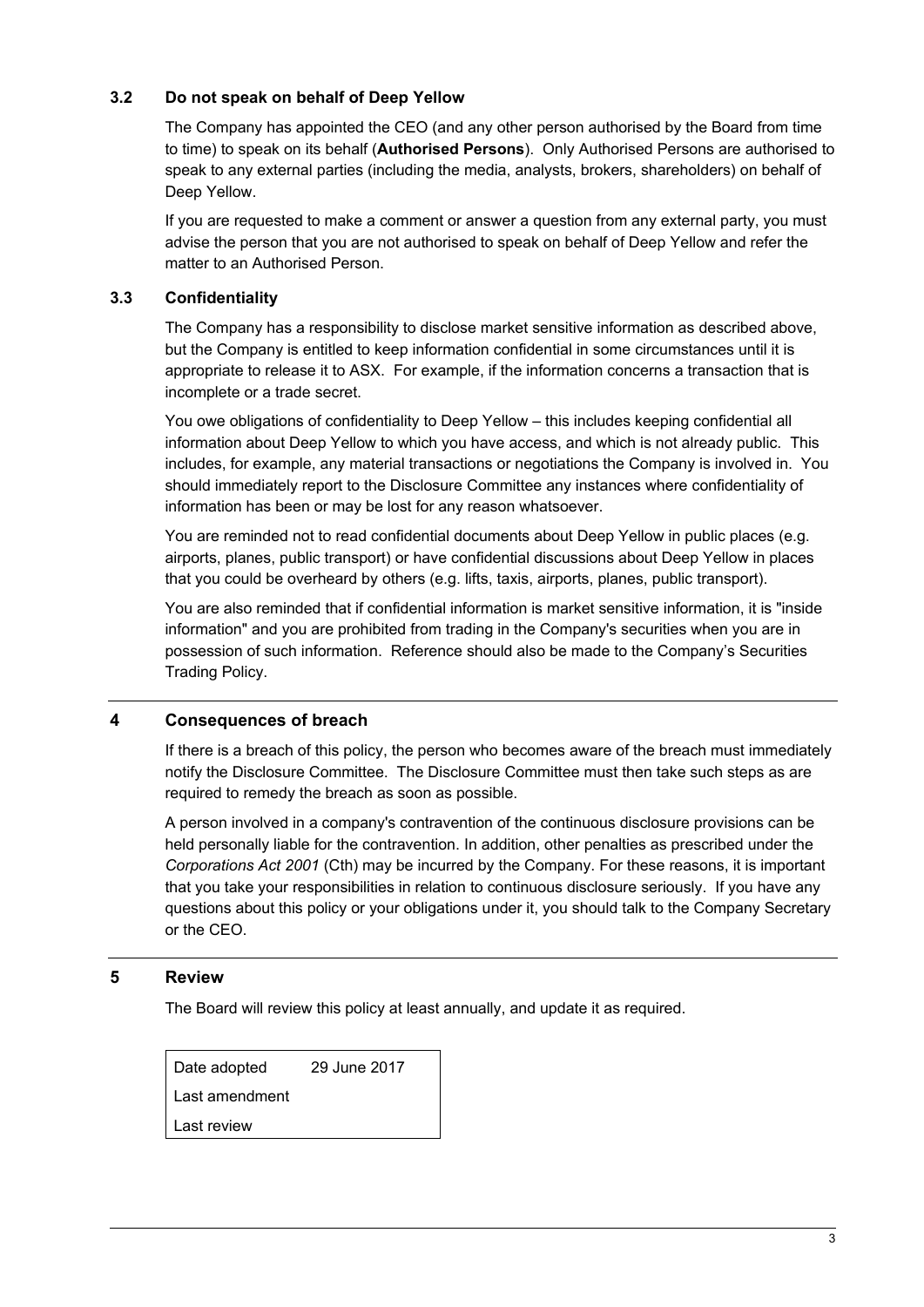

# Continuous Disclosure Compliance Procedures

#### **Contents**

- 1. Applicability
- 2. Purpose
- 3. Key procedures
- 4. Key responsibilities
- 5. Consequences of breach
- 6. Review

#### **1 Applicability**

These procedures apply to the Disclosure Committee, the Managing Director/Chief Executive Officer (**CEO**), the Company Secretary and each director of Deep Yellow Limited ABN 97 006 391 948 (**Company**). The Disclosure Committee currently comprises the CEO, the Company Secretary and the Executive Director – Corporate.

#### **2 Purpose**

As the Company is listed on the Australian Securities Exchange (**ASX**), it must comply with disclosure obligations under ASX Listing Rules 3.1, 3.1A and 3.1B – the continuous disclosure regime.

The purpose of these procedures is to ensure that information about the Company which may be market sensitive, and which may require disclosure under Listing Rule 3.1, is promptly assessed to determine whether it requires disclosure, and if it does, it is given to ASX promptly and without delay.

These compliance procedures must be read in conjunction with the ASX Listing Rules (**Listing Rules**) and the ASX Guidance Notes, particularly [ASX Guidance Note 8 Continuous Disclosure](http://www.asx.com.au/documents/rules/gn08_continuous_disclosure.pdf) and ASX Guidance Note 16 [Trading Halts and Voluntary Suspensions.](http://www.asx.com.au/documents/rules/gn16_trading_halts.pdf)

#### **3 Key procedures**

#### **3.1 Immediate disclosure of information**

Listing Rule 3.1 requires "immediate" disclosure of any information concerning the Company which a reasonable person would expect to have a material effect on the price or value of its securities. Immediately means promptly and without delay. This means doing it as quickly as can be done in the circumstances (acting promptly) and not deferring, postponing or putting it off to a later time (acting without delay).

A reasonable person would be taken to expect information to have a material effect on the price or value of securities if the information would be likely to influence persons who commonly invest in securities in deciding whether to acquire or dispose of those securities. Information concerning the Company that a reasonable person would expect to have a material effect on the price or value of the Company's securities is referred to in these procedures as **market sensitive information**.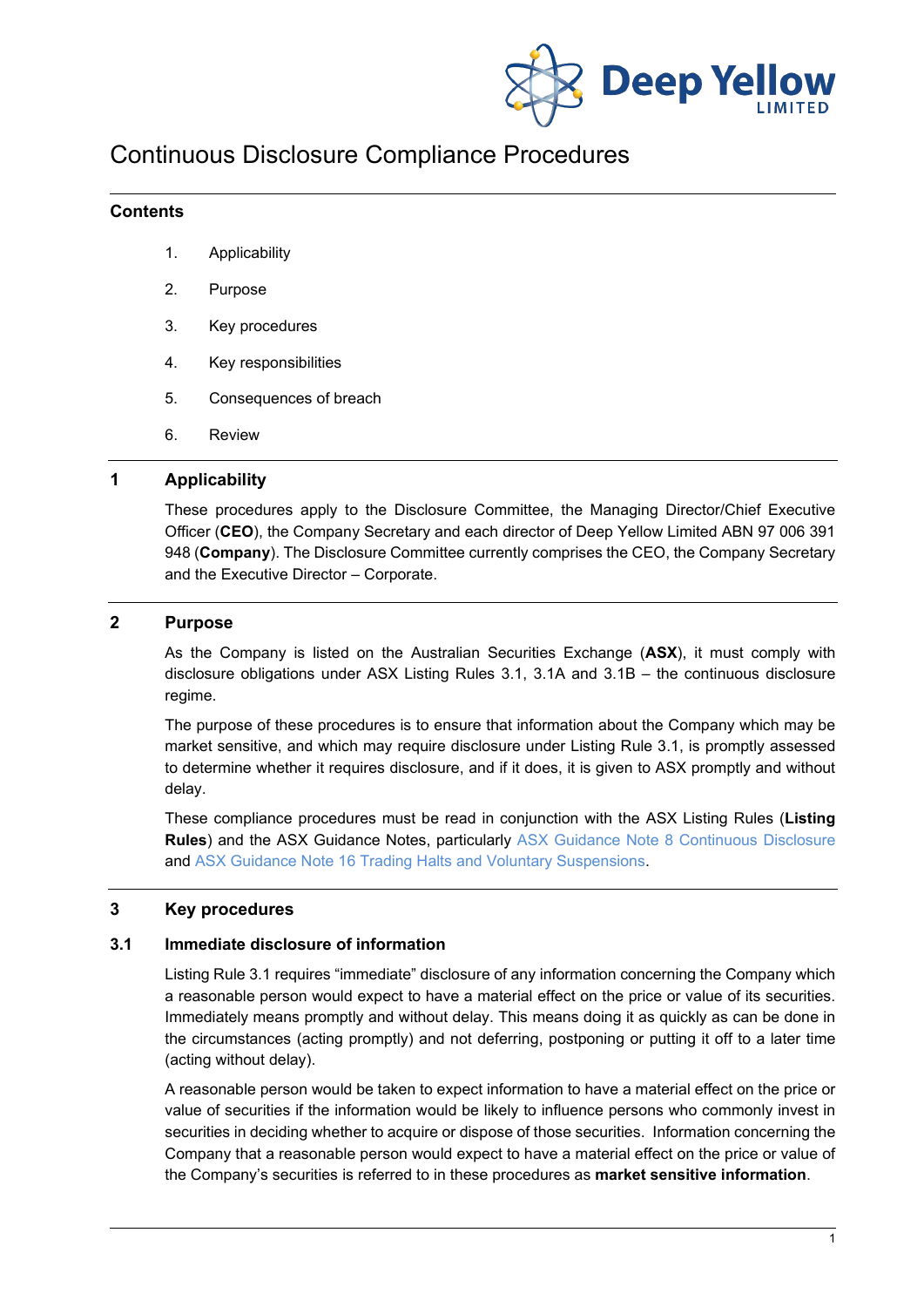It is not possible to exhaustively list the information that will be market sensitive information. However, information extends beyond matters of fact and includes matters of opinion and intention and may include the information set out in the Appendix to these procedures. Market sensitive information is not limited to information that is generated by, or sourced from within, the Company, nor is it limited to information that is financial in character or that is measurable in financial terms.

[ASX Guidance Note 8](http://www.asx.com.au/documents/rules/gn08_continuous_disclosure.pdf) suggests the following two questions may be helpful to ask yourself when considering whether information may be market sensitive information:

- (a) "Would this information influence my decision to buy or sell securities in the Company at their current market price?"
- (b) "Would I feel exposed to an action for insider trading if I were to buy or sell securities in the Company at their current market price, knowing this information had not been disclosed to the market?"

#### **3.2 Exception to the requirement to disclose immediately**

Listing Rule 3.1 does not apply to particular information if each of the following requirements set out in Listing Rule 3.1A is satisfied in relation to the information:

- (a) one or more of the following five situations applies:
	- (i) it would be a breach of a law to disclose the information;
	- (ii) the information concerns an incomplete proposal or negotiation;
	- (iii) the information comprises matters of supposition or is insufficiently definite to warrant disclosure;
	- (iv) the information is generated for the internal management purposes of the entity; or
	- (v) the information is a trade secret; **and**
- (b) the information is confidential and ASX has not formed the view that the information has ceased to be confidential; **and**
- (c) a reasonable person would not expect the information to be disclosed.

If ASX considers that there is or is likely to be a false market in the Company's securities and asks the Company to give it information to correct or prevent a false market, the Company must immediately give ASX that information: Listing Rule 3.1B. This is the case even if the exceptions outlined above apply.

#### <span id="page-4-0"></span>**3.3 Approval process for significant announcements**

The Disclosure Committee must ensure that all Significant Company Announcements are submitted to the full Board for approval, or if time does not permit the convening of the full Board, to the Chairman and CEO for their joint approval. **Significant Company Announcements** are announcements that address matters of particular significance affecting the Company which would include:

- (a) periodic corporate reports annual directors' report, annual and half-yearly financial statements; quarterly activity report; quarterly cash flow report or similar periodic report prepared for the benefit of investors;
- (b) market updates;
- (c) earnings guidance;
- (d) equity capital raisings;
- (e) control transactions (as acquirer or target) (e.g. takeovers, schemes of arrangement);
- (f) corporate actions (e.g. buy backs, capital reductions, demergers, restructures);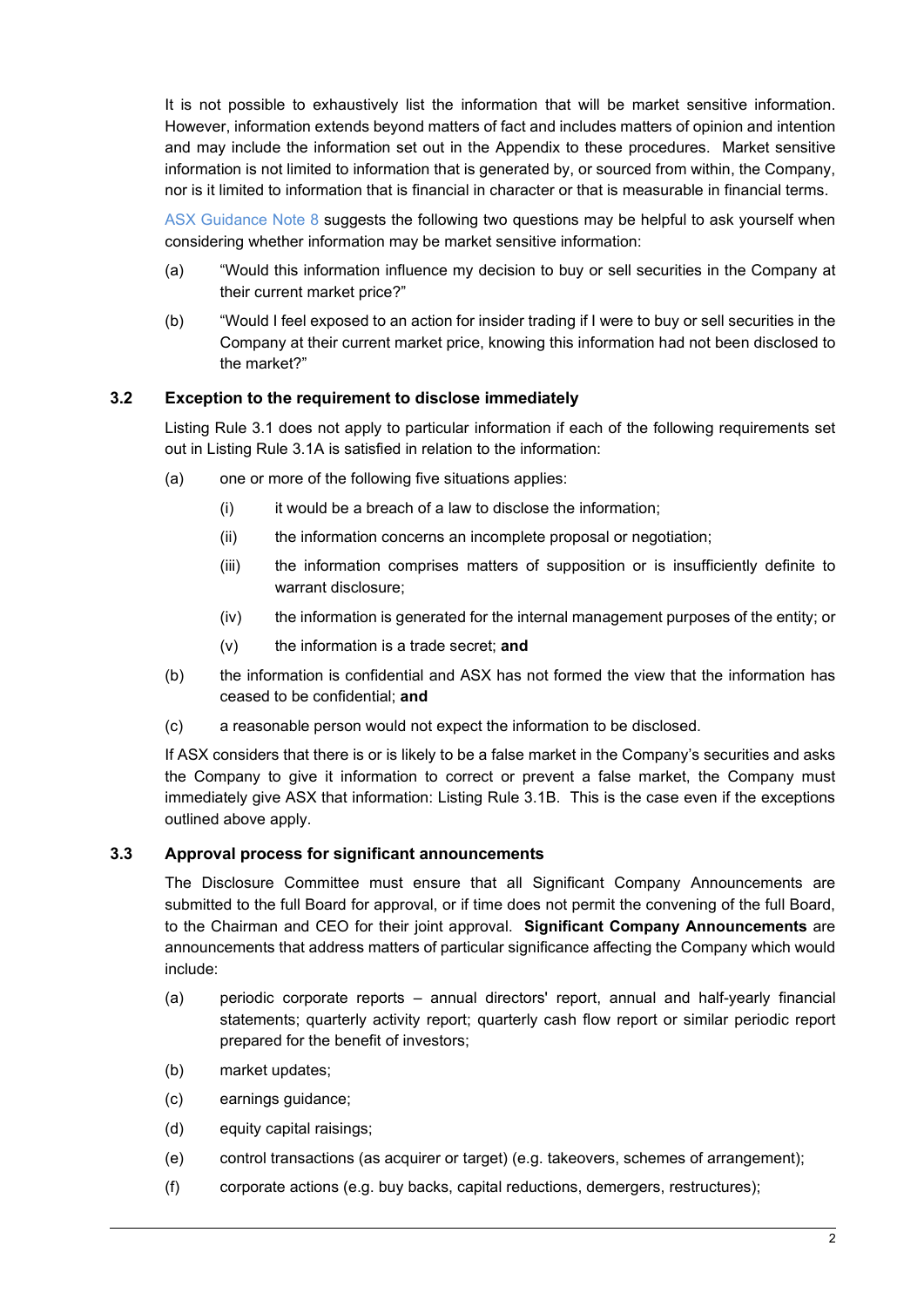- (g) related party transactions requiring shareholder approval;
- (h) other matters or transactions requiring shareholder approval; and
- (i) matters where the Board is making a recommendation to the Company's shareholders.

Before submitting a Significant Company Announcement to the full Board for approval (or to the Chairman and CEO if time does not permit the convening of the full Board) the Disclosure Committee should consider if the announcement should be submitted to the Company's lawyers for legal sign-off, particularly if the announcement contains references to legal terms or statements as to legal matters.

#### **3.4 Drafting announcements**

All Company announcements must be factual and presented in a clear and balanced way, including both positive and negative information.

- (a) Are all the statements in the announcement accurate, complete and not misleading?
- (b) Are any opinions in the announcement honestly held and balanced and clearly identified as a statement of opinion rather than a statement of fact?
- (c) Do any forward-looking statements in the announcement have a reasonable basis in fact? If a person makes a representation with respect to any future matter and the person does not have reasonable grounds for making the representation, the representation is taken to be misleading. ASX also encourages the inclusion of material assumptions and qualifications as it provides context and will help the market understand the basis for the forward-looking statements. Reference should also be made to [ASIC Information Sheet](http://asic.gov.au/regulatory-resources/takeovers/forward-looking-statements/mining-and-resources-forward-looking-statements/)  [214 Mining and resources –](http://asic.gov.au/regulatory-resources/takeovers/forward-looking-statements/mining-and-resources-forward-looking-statements/) forward looking statements.
- (d) Has any material information been omitted?
- (e) Is the announcement expressed clearly and objectively to allow investors to assess the impact of the information when making investment decisions?
- (f) Is the header fair, accurate and focussed on sensitive information?
- (g) Has a lawyer checked references to legal terms used in the announcement such as statements concerning the enforceability of agreements?

Further guidelines on the contents of announcements under Listing Rule 3.1 can be found in [ASX](http://www.asx.com.au/documents/rules/gn08_continuous_disclosure.pdf)  [Guidance Note 8,](http://www.asx.com.au/documents/rules/gn08_continuous_disclosure.pdf) [ASX Guidance Note 14 ASX Market Announcements Platform](http://www.asx.com.au/documents/rules/gn14_asx_market_announcements_platform.pdf) and [ASX](http://www.asx.com.au/documents/rules/gn20_asx_online.pdf)  [Guidance Note 20 ASX Online](http://www.asx.com.au/documents/rules/gn20_asx_online.pdf) (paragraph 9).

#### **3.5 Correcting or preventing a false market**

The term false market refers to a situation where there is material misinformation or materially incomplete information in the market which is compromising proper price discovery. This may arise, for example, where:

- (a) listed entity has made a false or misleading announcement;
- (b) there is other false or misleading information, including a false rumour, circulating in the market; or
- (c) a segment of the market is trading on the basis of market sensitive information that is not available to the market as a whole.

The Company has in place the following procedures to seek to correct or prevent a false market in its securities: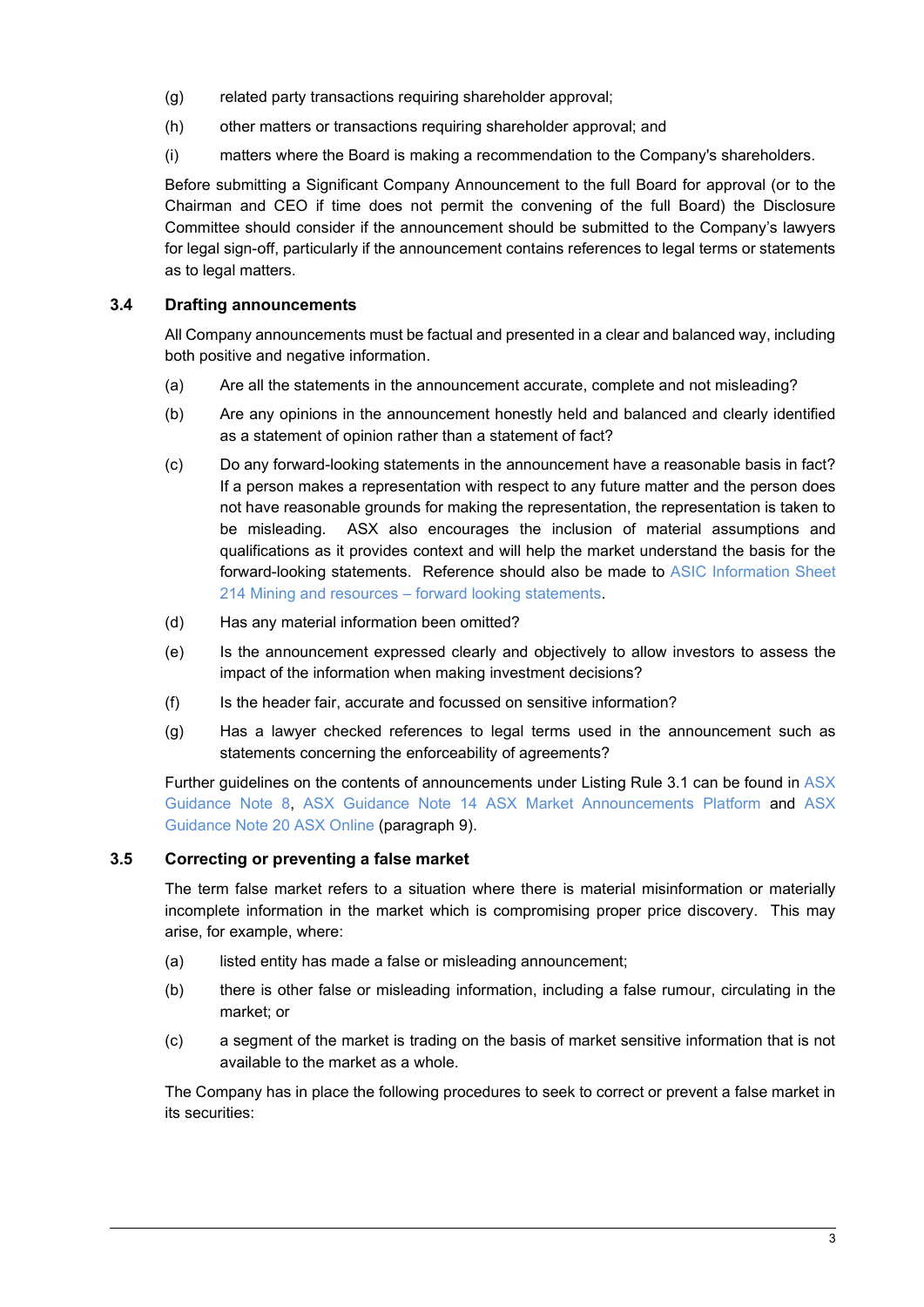| Share price monitoring                         | The CEO is responsible for monitoring changes the market price<br>or traded volumes of the Company's securities to identify any<br>unusual fluctuations which may signal a false market.                                                                                                                                                       |
|------------------------------------------------|------------------------------------------------------------------------------------------------------------------------------------------------------------------------------------------------------------------------------------------------------------------------------------------------------------------------------------------------|
| inadvertent<br>Leak<br>or<br>disclosure        | If there is a leak or inadvertent disclosure of market sensitive<br>information, the Company must immediately give the information<br>to ASX under Listing Rule 3.1 in a form suitable for release to the<br>market.                                                                                                                           |
|                                                | The Disclosure Committee must notify the Board of the<br>announcement and the leak or inadvertent disclosure (either<br>contemporaneously with or as soon as possible after such<br>announcement).                                                                                                                                             |
| Media/analyst<br>report<br>or<br>market rumour | If the Company becomes aware of a media or analyst report or<br>market rumour about it circulating in the market that could lead to<br>a false market in the Company's securities, the Disclosure<br>Committee will contact the Company's ASX listings adviser to<br>discuss the situation.                                                    |
|                                                | The Company's policy is not to comment on speculation in media<br>or analysts' reports or market rumours about it circulating the<br>market. However, where a media or analyst report or market<br>rumour appears to contain, or to be based on credible market<br>sensitive information (whether that information is accurate or not)<br>and: |
|                                                | there is a material change in the market price or traded<br>volume of the Company's securities which appears to be<br>referrable to the report/rumour (in the sense that it is not<br>readily explicable by any other event or circumstance); or                                                                                               |
|                                                | if the market is not trading at the time but the<br>report/rumour is of a character that when the market does<br>start trading, it is likely to have a material effect on the<br>market price or traded volume of the Company's<br>securities,                                                                                                 |
|                                                | the Disclosure Committee will consider if an announcement is<br>required. If an announcement is required and the Company<br>needs time to prepare the announcement, the Disclosure<br>Committee should request a trading halt.                                                                                                                 |

#### **3.6 Trading halts**

If the market is or will be trading at any time after the Company first becomes obliged to give market sensitive information to ASX under Listing Rule 3.1 and before it can give ASX an announcement with that information for release to the market, a trading halt may be required.

If the Company is unsure about whether it should be requesting a trading halt (or voluntary suspension) to cover the period required to prepare an announcement, the Disclosure Committee should contact the Company's listing adviser at ASX to discuss the situation or seek legal advice.

Only the Disclosure Committee may request, or authorise a person to request, a trading halt. The Disclosure Committee is referred to [ASX Guidance Note 16](http://www.asx.com.au/documents/rules/gn16_trading_halts.pdf) for guidance on how to apply for a trading halt (or voluntary suspension).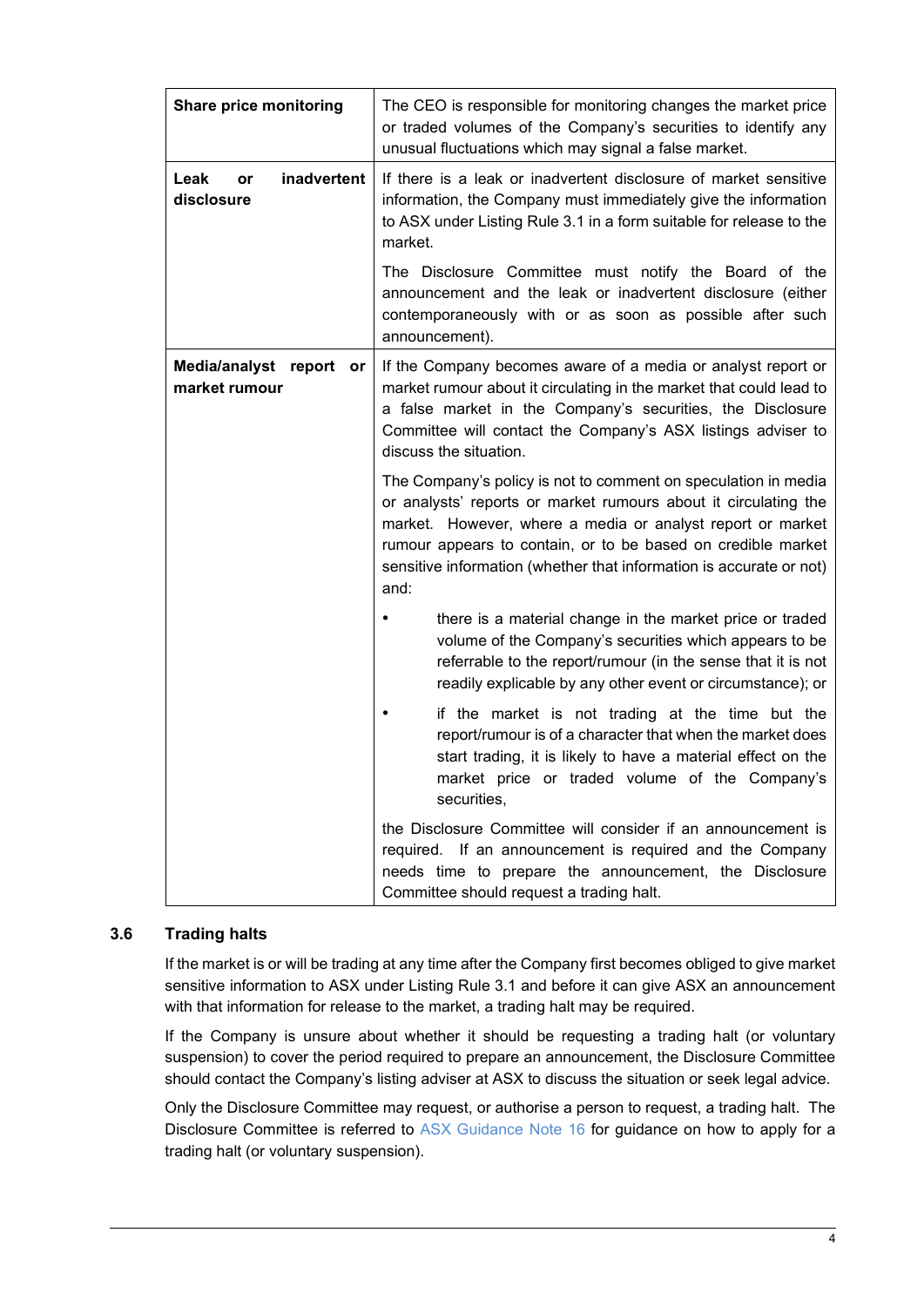If a decision is made **not** to request a trading halt (or voluntary suspension) ahead of an announcement, the Disclosure Committee should monitor the market price of the Company's securities; major national and local newspapers; if it has access to them, major news wire services such as Reuters and Bloomberg; any investor blogs, chat-sites or other social media it is aware of that regularly posts comments about the Company; and enquiries from analysts or journalists, for signs that the information to be covered in the announcement may have leaked and, if it detects any such signs, contact ASX immediately to discuss whether it is appropriate to request a trading halt.

## **3.7 Safeguarding confidentiality**

The Company has in place the following procedures to safeguard confidentiality of information, and avoid premature disclosure:

| <b>Continuous</b><br><b>Disclosure</b><br><b>Policy</b>                                                                   | The Company has a Continuous Disclosure Policy, which is<br>distributed to all directors, officers, employees and contractors of<br>the Company, its subsidiaries (Group) and joint ventures under<br>the Group's operational control (together referred to as Deep<br>Yellow), and sets out their responsibilities with regards to the<br>Company's continuous disclosure obligations and confidentiality.<br>As set out in that policy, continuous disclosure training or<br>awareness sessions will be held from time to time, as required.<br>When the Company is involved in a market sensitive transaction<br>or other event that may constitute market sensitive information,<br>the Disclosure Committee should remind all parties who are<br>aware of the market sensitive transaction or other event of their<br>confidentiality and other obligations as outlined in the Continuous<br>Disclosure Policy. |
|---------------------------------------------------------------------------------------------------------------------------|----------------------------------------------------------------------------------------------------------------------------------------------------------------------------------------------------------------------------------------------------------------------------------------------------------------------------------------------------------------------------------------------------------------------------------------------------------------------------------------------------------------------------------------------------------------------------------------------------------------------------------------------------------------------------------------------------------------------------------------------------------------------------------------------------------------------------------------------------------------------------------------------------------------------|
| Third parties involved in<br>market<br>sensitive<br>transaction or otherwise<br>in receipt of confidential<br>information | The Disclosure Committee will make sure that all third parties<br>(such as advisers (legal, tax, accountants etc.), or other service<br>providers (brokers, registries, printers etc.) involved in a market<br>sensitive transaction, or otherwise in receipt of confidential<br>information about Deep Yellow are bound by obligations of<br>confidentiality before any confidential information is provided to<br>them.                                                                                                                                                                                                                                                                                                                                                                                                                                                                                            |
| Access to, and protection<br>market<br>sensitive<br>of,<br>transaction                                                    | The Company will limit the number of people within the Company<br>with access to market sensitive information to the minimum<br>number possible in the circumstances. The Company will also<br>implement such physical document management and information<br>barriers and information technology controls as are considered<br>necessary in the circumstances of the market sensitive<br>transaction or other event that may constitute market sensitive<br>information.                                                                                                                                                                                                                                                                                                                                                                                                                                            |
| Canvassing of existing of<br>potential investors                                                                          | Where the Company's banks or advisers intend to seek direct<br>market feedback from potential or existing investors about a<br>market sensitive transaction on behalf of the Company, the<br>Company should seek to have a good understanding of the<br>process that their banks or advisers intend to undertake so that<br>formal procedures can be put in place to ensure that there is no<br>breach of continuous disclosure or insider trading laws.                                                                                                                                                                                                                                                                                                                                                                                                                                                             |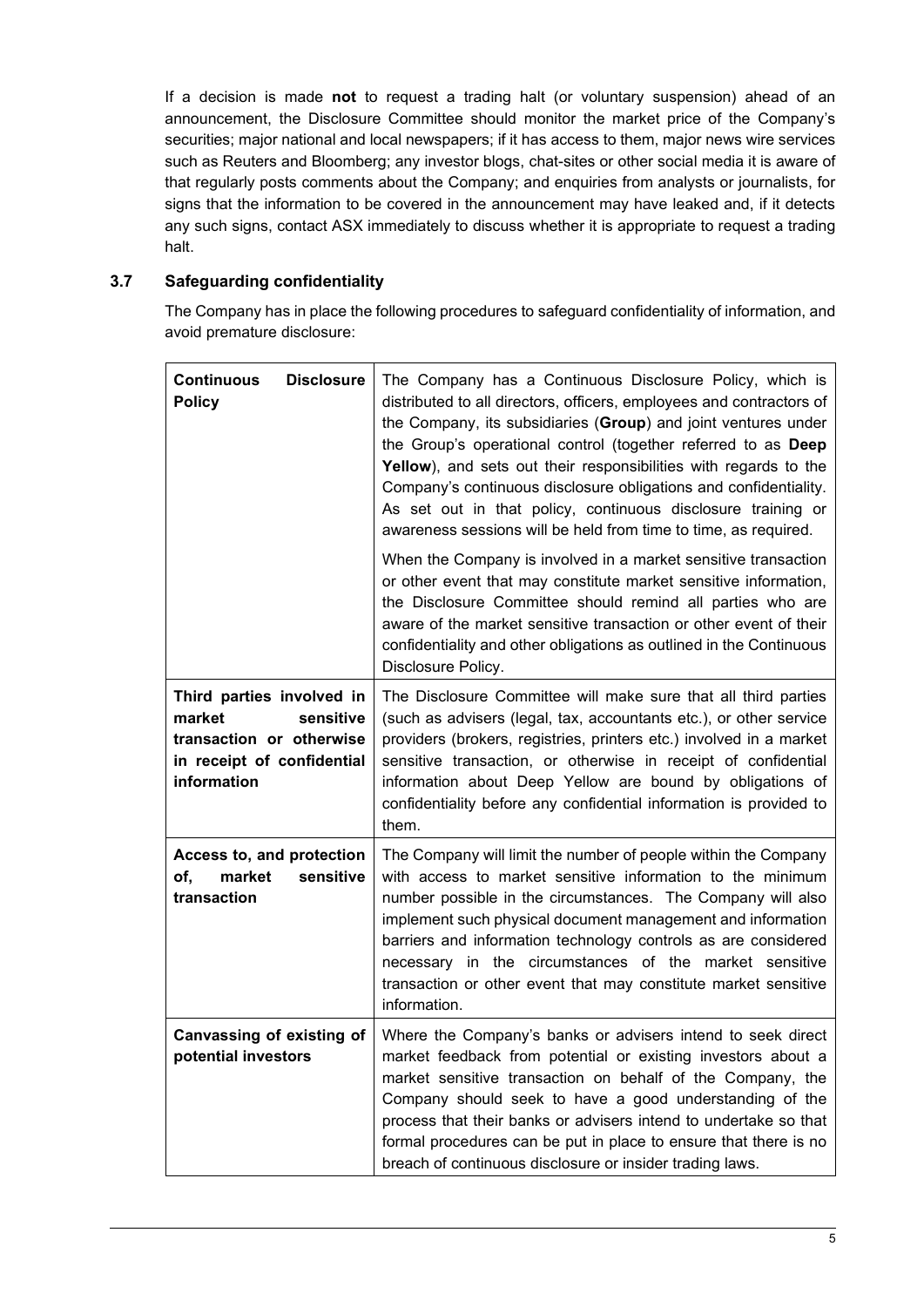| <b>Reliance on Listing Rule</b><br>3.1A | The Disclosure Committee should monitor the market price of the<br>Company's securities and of the securities of any other listed<br>entity involved in the transaction; major national and local<br>newspapers; if the Company or the Company's advisers have<br>access to them, major news wire services such as Reuters and<br>Bloomberg; any investor blogs, chat-sites or other social media<br>the Company is aware of that regularly post comments about the<br>Company; and enquiries from analysts or journalists, for signs<br>that information about a market sensitive transaction may no<br>longer be confidential. |
|-----------------------------------------|----------------------------------------------------------------------------------------------------------------------------------------------------------------------------------------------------------------------------------------------------------------------------------------------------------------------------------------------------------------------------------------------------------------------------------------------------------------------------------------------------------------------------------------------------------------------------------------------------------------------------------|
|                                         | The Disclosure Committee should have a draft letter to ASX<br>requesting a trading halt, and a draft announcement ready to send<br>to ASX if they are no longer confidential.                                                                                                                                                                                                                                                                                                                                                                                                                                                    |

# **3.8 Communicating with the media and public**

Only the Chairman and the CEO, or another person authorised by the Board, is authorised to speak on behalf of the Company to any external party, including the media and the public. Only information which has been released to the market through ASX can be discussed. No comment should be made to any external party that could result in rumours or market speculation, or result in unauthorised disclosure of market sensitive information.

The Company has in place the following procedures in place in relation to communicating with the media and the public:

| <b>Briefings and discussions</b><br>with<br>external<br>parties<br>brokers,<br>including<br>analysts and shareholder | Only information which has been released to the market through<br>ASX can be discussed.<br>If a question can only be answered by disclosing market sensitive<br>information, the person speaking must decline to answer the<br>question or take it on notice. If the question is taken on notice<br>and the response would involve the disclosure of market sensitive<br>information, the information must be released through ASX before<br>responding.                                                                                                                                                                                                                                                |
|----------------------------------------------------------------------------------------------------------------------|---------------------------------------------------------------------------------------------------------------------------------------------------------------------------------------------------------------------------------------------------------------------------------------------------------------------------------------------------------------------------------------------------------------------------------------------------------------------------------------------------------------------------------------------------------------------------------------------------------------------------------------------------------------------------------------------------------|
|                                                                                                                      | Avoid any response that may suggest that the Company's or the<br>market's current projections are incorrect.<br>Refrain from<br>expressing 'comfort' with analysts' consensus forecasts or a<br>range of analysts' forecasts.                                                                                                                                                                                                                                                                                                                                                                                                                                                                           |
|                                                                                                                      | The Disclosure Committee should be aware of all information<br>disclosures in advance of them being made, including information<br>to be presented at private briefings and answers to investor<br>questions. The Disclosure Committee should review any<br>information that is to be provided at private briefings to analysts<br>and others to assess whether the information constitutes market<br>sensitive information. If it is determined by the Disclosure<br>Committee that the information requires disclosure to the market,<br>Disclosure Committee must immediately make the<br>the<br>appropriate announcement to ASX.<br>Any slides and presentations used in briefings must be given to |
|                                                                                                                      | ASX before the briefing, and posted on the Company website.<br>Slides and presentations used in briefings that are not materially                                                                                                                                                                                                                                                                                                                                                                                                                                                                                                                                                                       |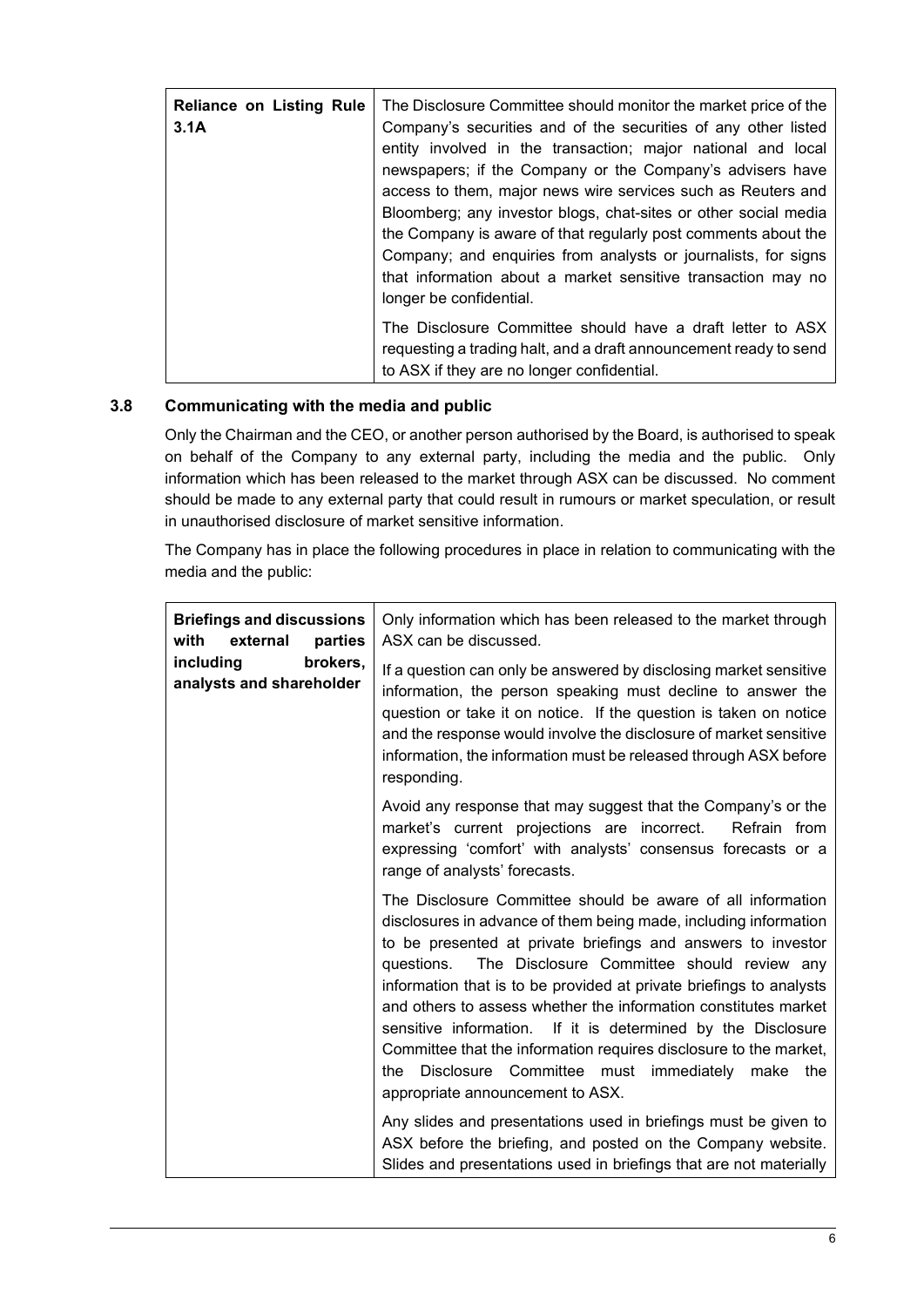|                                                                 | different from those used previously, and released to ASX, do not<br>need to be released to ASX or posted on the Company website.                                                                                                                                                                                                                                                                                                                      |
|-----------------------------------------------------------------|--------------------------------------------------------------------------------------------------------------------------------------------------------------------------------------------------------------------------------------------------------------------------------------------------------------------------------------------------------------------------------------------------------------------------------------------------------|
| Responding on analyst's<br>financial projections and<br>reports | Comments provided to an analyst on their financial projections<br>must be confined to errors in factual matters and underlying<br>assumptions. Seek to avoid any response which may suggest<br>that the Company's or the market's current projections are<br>incorrect. The way to manage earnings expectations is by<br>publicly announcing any change in expectations before<br>commenting to anyone outside the Company.                            |
| <b>Pre-results period</b>                                       | The Company has a policy of not holding briefings with analysts,<br>brokers or institutional investors or otherwise discussing financial<br>performance or earnings estimates (except to the extent<br>information has already been released to the market) in the period<br>before the release of its results $-$ in the case of the half-year<br>results, from 1 December, and in the case of the full year's results,<br>from 1 June until release. |

# **4 Key responsibilities**

| Disclosure Committee -<br>primarily responsible for<br>the<br>ensuring<br>that<br>Company complies with<br>its continuous disclosure<br>obligations | Identifying any potentially market sensitive information.<br>$\bullet$<br>Subject to the next bullet point, assessing and deciding<br>$\bullet$<br>what information will be disclosed, and vetting and<br>authorising all Company announcements (except routine<br>announcements that may be authorised by the Company<br>Secretary). In carrying out this responsibility, the Disclosure<br>Committee is entitled, where appropriate, to consult with<br>other senior executives, the Board and any other relevant<br>party (for example, external advisers). |
|-----------------------------------------------------------------------------------------------------------------------------------------------------|----------------------------------------------------------------------------------------------------------------------------------------------------------------------------------------------------------------------------------------------------------------------------------------------------------------------------------------------------------------------------------------------------------------------------------------------------------------------------------------------------------------------------------------------------------------|
|                                                                                                                                                     | Ensuring that all Significant Company Announcements<br>(see section 3.3) are submitted to the full Board for<br>approval, or if time does not permit the convening of the full<br>Board, to the Chairman and the CEO for their joint<br>approval.                                                                                                                                                                                                                                                                                                              |
|                                                                                                                                                     | Reviewing, overseeing and coordinating information<br>provided to ASX and any external party (including analysts,<br>brokers, shareholders, the media and the public).                                                                                                                                                                                                                                                                                                                                                                                         |
|                                                                                                                                                     | Remaining up to date with the Corporations Act 2001 (Cth)<br>and Listing Rule requirements in relation to continuous<br>disclosure, including ASX Guidance Note 8.                                                                                                                                                                                                                                                                                                                                                                                             |
|                                                                                                                                                     | Providing information to the Company Secretary to enable<br>the Company Secretary to maintain a record of disclosure<br>decision making (see the responsibilities of the Company<br>Secretary below).                                                                                                                                                                                                                                                                                                                                                          |
|                                                                                                                                                     | compliance<br>Ensuring<br>with<br>these<br>procedures<br>and<br>maintaining the control and overall conduct of these<br>procedures.                                                                                                                                                                                                                                                                                                                                                                                                                            |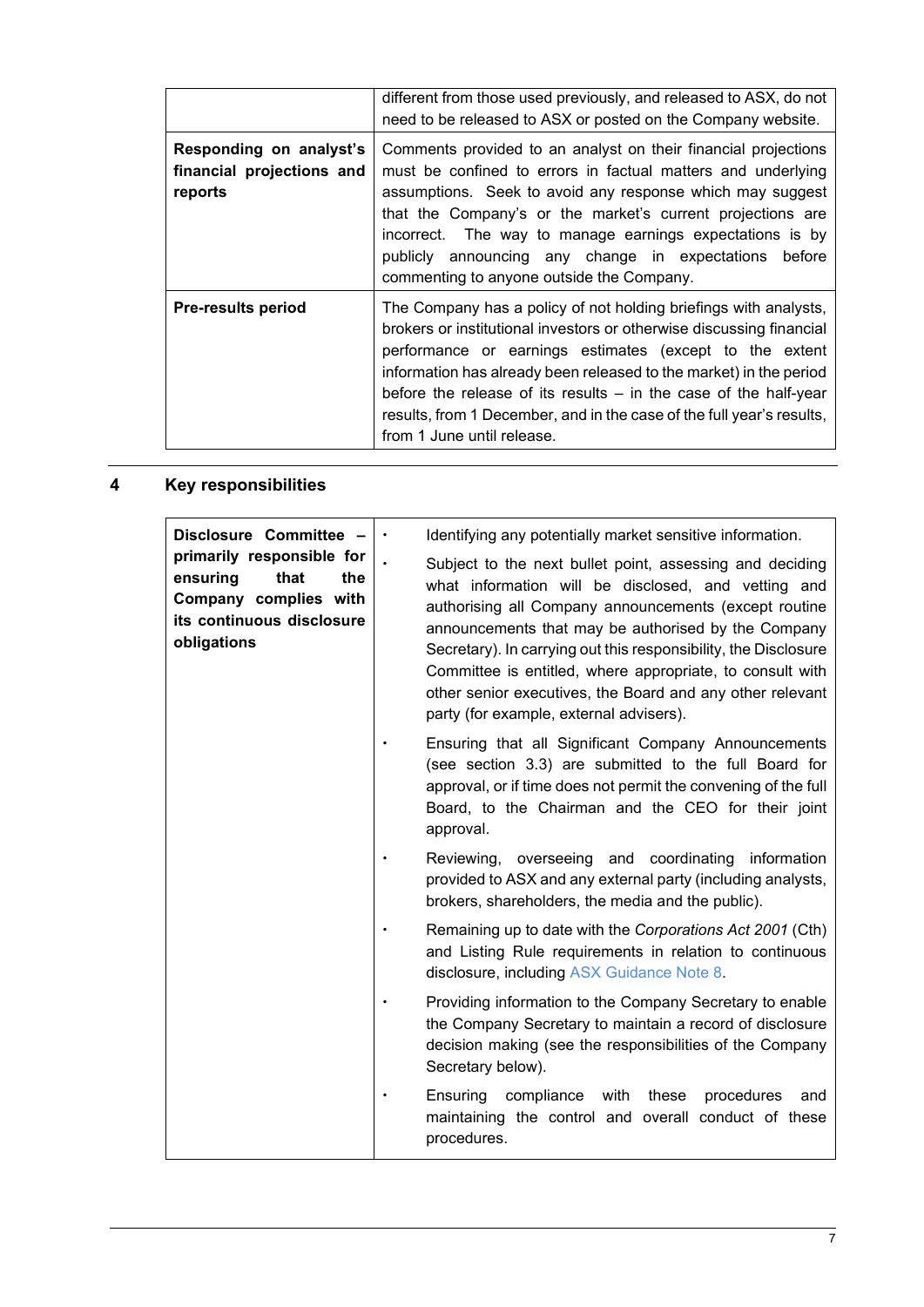| <b>Board</b>             | Approving these procedures, and any amendments to<br>these procedures.                                                                                                                                                                                                                                                                                                                                                                                                                                                                                                                                                                                                                                                      |
|--------------------------|-----------------------------------------------------------------------------------------------------------------------------------------------------------------------------------------------------------------------------------------------------------------------------------------------------------------------------------------------------------------------------------------------------------------------------------------------------------------------------------------------------------------------------------------------------------------------------------------------------------------------------------------------------------------------------------------------------------------------------|
|                          | Addressing continuous disclosure as a standing agenda<br>item for each Board meeting. At each Board meeting, the<br>Board should: (a) note all announcements made to ASX<br>since the last Board meeting and decide whether any<br>additional information concerning those announcements<br>needs be disclosed to ASX; and (b) consider if any other<br>information requires disclosure to the market or should be<br>flagged for potential disclosure.                                                                                                                                                                                                                                                                     |
|                          | Approving all Significant Company Announcements where<br>time permits the convening of the full Board.                                                                                                                                                                                                                                                                                                                                                                                                                                                                                                                                                                                                                      |
|                          | Appointing the person (or persons) under ASX Listing Rule<br>12.6 to be responsible for communications with ASX in<br>relation to ASX Listing Rule matters and ensuring that the<br>person: (a) has the organisational knowledge to have<br>meaningful discussions on disclosure matters; and can<br>request a trading halt and issue an announcement to the<br>market, if that is what is required; and (c) (or at least one of<br>the persons) is readily contactable by ASX by telephone<br>and available to discuss any pressing disclosure issues<br>that may arise during normal market hours and for at least<br>one hour either side thereof (i.e. from 9am to 5pm Sydney<br>time) on each day that ASX is trading. |
| <b>Company Secretary</b> | Co-ordinating all communication with ASX.                                                                                                                                                                                                                                                                                                                                                                                                                                                                                                                                                                                                                                                                                   |
|                          | Authorising routine Company announcements of an<br>administrative nature, which are Appendix 3X, 3Y and 3Z<br>announcements, substantial shareholding notifications and<br>general meeting dates.                                                                                                                                                                                                                                                                                                                                                                                                                                                                                                                           |
|                          | Releasing announcements electronically to ASX (or<br>arranging for their release) in accordance with the<br>directions of the Disclosure Committee.                                                                                                                                                                                                                                                                                                                                                                                                                                                                                                                                                                         |
|                          | Circulating to the Disclosure Committee and each member<br>of the Board a copy of all announcements released to ASX.                                                                                                                                                                                                                                                                                                                                                                                                                                                                                                                                                                                                        |
|                          | Promptly posting (or arranging for the posting of) a copy of<br>each announcement released to ASX on the Company's<br>website after confirmation of receipt has been received<br>from ASX.                                                                                                                                                                                                                                                                                                                                                                                                                                                                                                                                  |
|                          | Establishing and maintaining a record of all information<br>disclosed to ASX.                                                                                                                                                                                                                                                                                                                                                                                                                                                                                                                                                                                                                                               |
|                          | Remaining up to date with the Corporations Act 2001 (Cth)<br>and Listing Rule requirements in relation to continuous<br>disclosure, including ASX Guidance Note 8.                                                                                                                                                                                                                                                                                                                                                                                                                                                                                                                                                          |
|                          | Educating all Company personnel about continuous<br>disclosure and confidentiality and ensuring the Company's<br>Continuous Disclosure Policy is distributed to all directors,<br>officers, employees and contractors of the Company.                                                                                                                                                                                                                                                                                                                                                                                                                                                                                       |